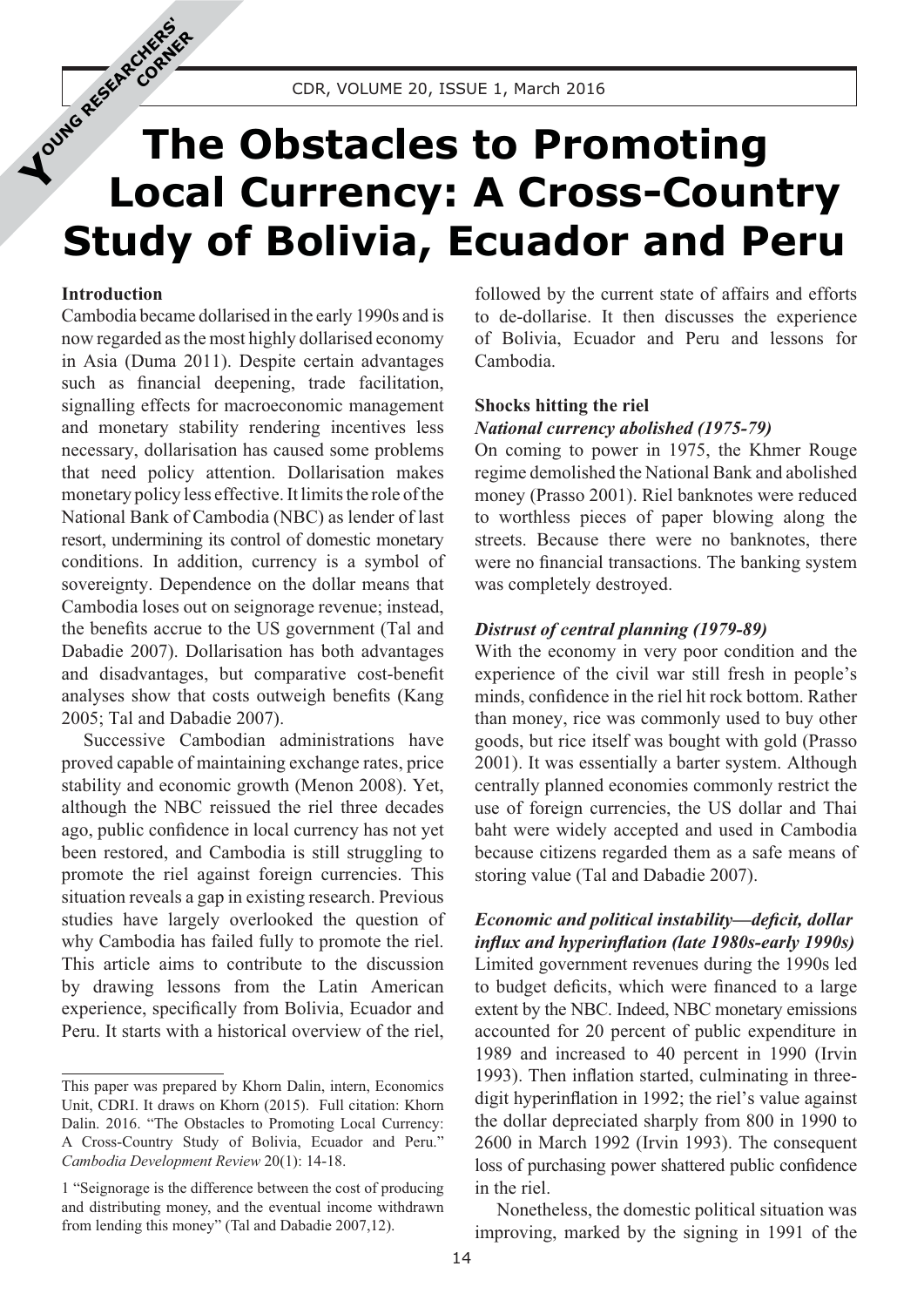#### **CDR, VOLUME 20, ISSUE 1, March 2016 CDR, VOLUME 20, ISSUE 1, March 2016**



Figure 1: Riel and foreign currency deposits and money supply



Paris Peace Agreement, which paved the way for political liberalisation. The arrival in 1992 of the United Nations Transitional Authority in Cambodia (UNTAC), set up to oversee the first national election after the civil war, was critical since it marked the first massive inflows of foreign capital, largely in the form of US dollars. It was also one of the most costly UN peace operations, amounting to some USD1.7 billion (Tal and Dabadie 2007).

# **Current state of affairs and efforts to de-dollarise**

## *Composition of Cambodia's reserves*

This section describes NBC data on money supply (M2) for the period 1993 to 2014. Foreign currency deposits (FCD) have dominated, increasing from 84 percent of total deposits in 1993 to 95 percent in 2014, while riel deposits (RD) decreased from 16 percent to 5 percent. As the economy has grown,

both FCD and RD values have increased. Between 1993 and 2014, FCD rose from KHR121 billion to KHR35,161 billion, and RD increased from KHR23 billion to KHR1805 billion (Figure 1). FCD have increased at a greater rate than RD because the demand for the riel is lower than for foreign currencies (Beresford et al. 2004). At the same time, the dollarisation index expanded from 36 percent to 83 percent (Figure 2); this calculation does not include foreign currency circulation, **YOUNG RESEARCHERS** 

which is unknown.

## *Reasons for persistent dollarisation*

More and more people hold US dollar deposits, and 90 percent of bank transactions are done in dollars (Beresford et al. 2004). There are two main reasons for this persistence—the US dollar is a convenient currency for transactions, and the demand and supply of dollars. The perception that the dollar is already widely used in the economy makes it the preferred choice for transactions. Prices are mostly quoted in dollars, and goods and services paid for in dollars, private sector wages are mostly paid in dollars, and the minimum wage is denominated in dollars. Further, there are no restrictions on the use of the dollar.

Cambodia's GDP (current USD prices) almost tripled between 2003 and 2013, with annual GDP

> growth of around 7 percent from 2011 to 2014 (World Bank 2016, 2015). Five main economic indicators give evidence for increases in US dollar inflows. International tourism receipts, which in 2014 contributed 29.9 percent of GDP (WTTC 2015), increased 5.56 times between 2003 and 2013. In the same period, net foreign direct investment grew 16.02 times, net official development assistance rose 1.55 times,

Figure 2: Share of foreign currency deposits in money supply



30%

40%

50%

60%

70%

80%

90%

2007 2008 2009 2010 2011 2012 2013 2014

2004 2005 2006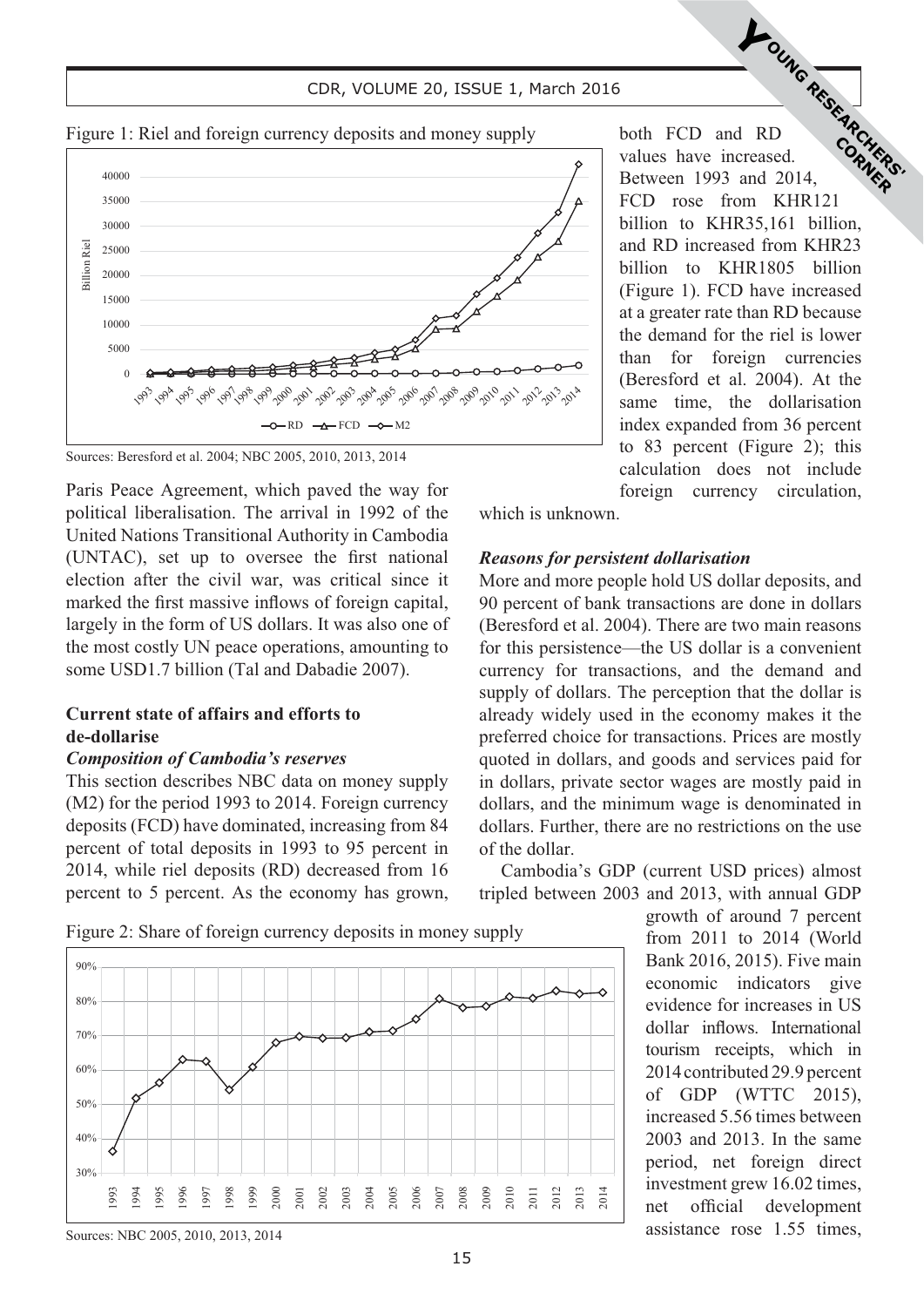$\mathcal{L}$   $\mathcal{L}$  CDR, VOLUME 20, ISSUE 1, March 2016

and net current transfers were 1.77 times greater. Furthermore, as the net trade deficit widened due to rising imports, the demand for US dollars increased. These five indicators are usually calculated in US dollars rather than riels. In addition, between 2011 and 2014, deposits increased 7.88 times and loans increased 3.17 times (NBC 2014), indicating financial deepening and heightened economic activity. **YOUNG RESEARCHERS'S** 

**CORNER** 

Overall, the US dollar offers better economic prospects and is therefore in greater demand than the riel. This severely limits monetary policy options. Because only a small proportion of the money in circulation is riels, the NBC cannot intervene in the market by using M2 to soften the impact of financial problems. Thus, to achieve sustainable economic development, particularly to gain monetary power, promoting local currency is a must.

## *Analysis of polic***y** *implementation*

There have been no forceful policies to promote the riel, nor have related efforts by the NBC been done within a targeted timeframe (McGrath 2015). On the demand side, it is compulsory to pay utility bills, tax and public sector salaries in riels (Tal and Dabadie 2007). A recent survey reveals that salary payments constitute the biggest source of foreign currency in Cambodia (Khou and Odajima 2015).

On the supply side, the NBC has maintained economic stability, particularly price and exchange rate stability. Inflation has been kept in check, standing at 4 percent in 2013 (NBC 2013). Furthermore, the NBC has been injecting new notes into the economy to replace old, worn-out ones. This may restore people's pride in the riel. The Securities and Exchange Commission of Cambodia was established under the Law on the Issuance and Trading of Non-Government Securities in 2007. This is yet another way of increasing riel usage, as prices in both primary and secondary markets are quoted in riels. However, the Cambodia Securities Exchange is not yet mature, nor has the government issued any bonds. Another achievement is that the NBC has developed a fully functioning interbank market to help manage liquidity risk. Also, the government will soon come out with new policies to promote the riel and de-dollarisation, for instance through leveraging financial markets.

# **Dollarisation in Bolivia, Ecuador and Peru** *Why were these three countries selected for study?*

Like Cambodia, Bolivia, Ecuador and Peru have experienced high levels of dollarisation. Average FCD to total deposits for the period 1995-2004 range from 94 percent in Cambodia and 90 percent in Bolivia to 76 percent in Ecuador and 68 percent in Peru (Alvarez-Plata and García-Herrero 2007). Bolivia, Ecuador and Peru have followed different strategies in response to dollarisation. Ecuador remains an officially dollarised economy, whereas Bolivia and Peru opted for de-dollarisation. First, Bolivia and Peru implemented a compulsory policy, but that only made the situation worse and caused more dollarisation. Their second tactic—market development—has been more successful.

# *Experiences of dollarisation—before and after*

Ecuador, as part of structural reform to manage serious political and economic instability, adopted the US dollar as its legal tender in 2000. After it became an officially dollarised economy, the inflation rate fell dramatically, from a peak of 96.09 percent in 2000 to 37.68 percent in 2001 and 3.57 percent in 2014 (World Bank 2016). In the late 1990s the country experienced declining growth rates, dipping to -4.74 percent in 1999. This trend gradually reversed from 2000 onwards, with GDP growth standing at 3.80 percent in 2014. In addition, trade, which had remained fairly stagnant before official dollarisation, increased its share in GDP.

Similarly to Ecuador's experience, dollarisation in Bolivia came about in response to the hyperinflation and economic instability of the 1970s. However, a balance of payments crisis and inflation rate of 32.13 percent in 1981 led in 1982 to a compulsory de-dollarisation policy. Five consecutive years of negative GDP growth and hyperinflation followed. Average annual inflation rates shot up to 123.54 percent in 1982, a staggering 11,749.64 percent in 1985 and then 273.35 percent in 1986, before falling to more manageable levels of 14 to 21percent in 1987-92 (World Bank 2016). Since then, a market development policy introduced in 2006 has had positive results. Bolivian boliviano deposits to total deposits rose to 78 percent in 2014 from 23 percent in 2006, while local credit to total credit grew to 92 percent from 15 percent (Catacora 2014).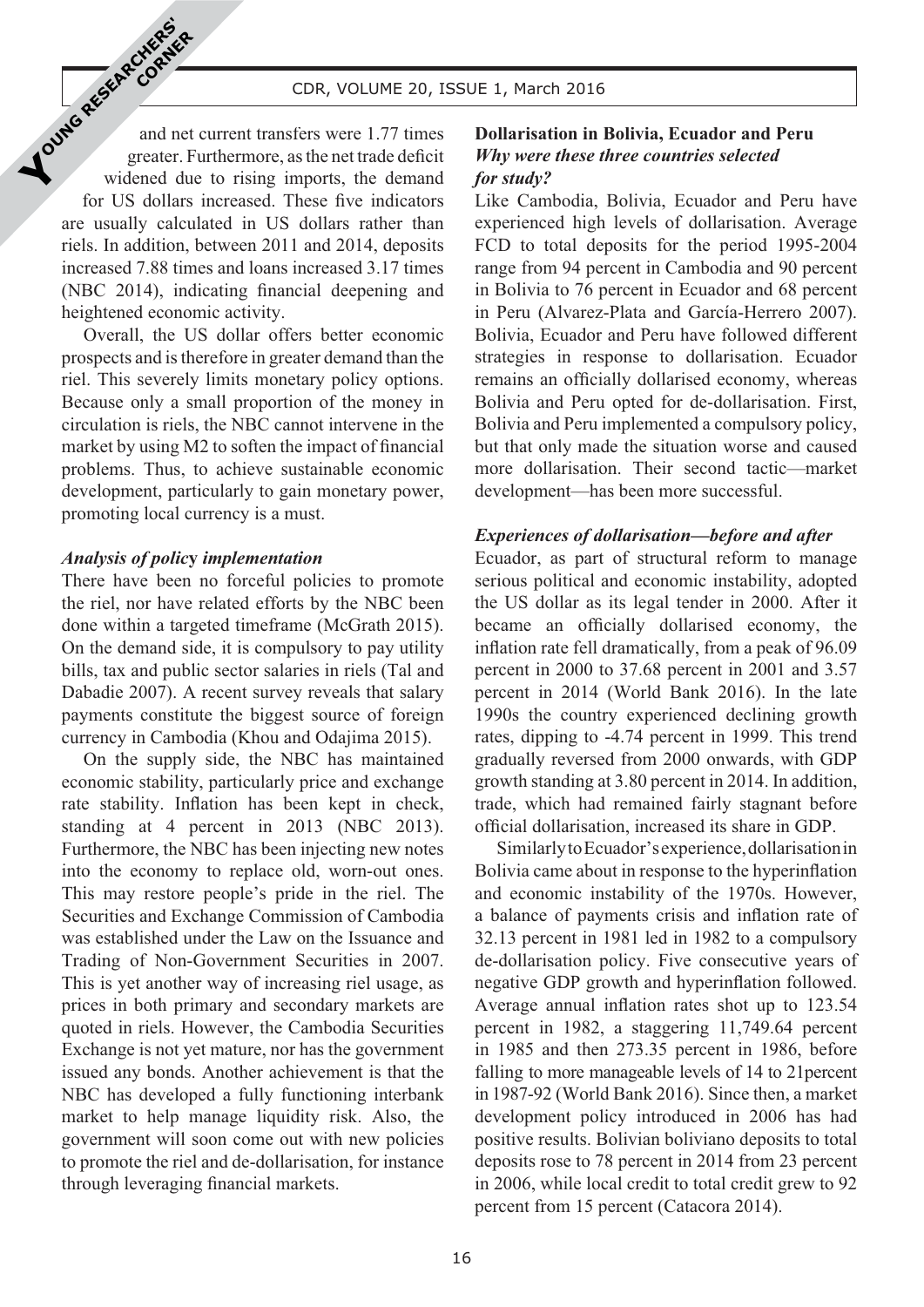#### **CDR, VOLUME 20, ISSUE 1, March 2016 CDR, VOLUME 20, ISSUE 1, March 2016**

Pursuit of three criteria—macroeconomic stabilisation, prudential policy and debt sustainability—appeared to be successful in stabilising Bolivia's economy after de-dollarisation (Staines 2014). An outward-looking policy during the 1990s brought lower inflation, steady GDP growth and increased trade. Incentive policies had an important role in promoting the boliviano, mainly through discriminatory legal reserve ratios, credit risk provisioning, foreign exchange net exposure limits and foreign financial transaction tax (Staines 2014). For instance, the Bolivian Central Bank increased its reserve requirement rate from 7.5 percent to 30 percent, and set higher exchange rates (minimum and maximum buy and sell prices) for foreign currency than for the boliviano. Foreign currency transactions exceeding USD2000 were taxed (MEPF 2013). In addition, unlike in Cambodia, the minimum wage is denominated in the local currency. Government debt as a proportion of GDP decreased from 80.4 percent in 2005 to 32.4 percent in 2014, ranking Bolivia fifth (out of 10) in Trading Economics<sup>2</sup> (2016) country list. These market conditions favoured government bond issues, particularly in the boliviano, which in turn helped reduce credit dollarisation (García-Escribano and Sosa 2011).

Peru also experienced hyperinflation and consequent growing dollarisation in the mid-1970s, culminating in the government forcing people to convert their foreign currency holdings to the local currency. Contrary to what was intended, dollarisation continued to increase, with dollar deposits rising to about 80 percent of total deposits in 1990 from just above 60 percent in the 1980s (Staines 2014). A market development policy has played a critical role in facilitating Peru's de-dollarisation. Initially it helped curb the rise in inflation, which more than halved from 163.40 percent in 1985 to 77.92 percent in 1986, although in subsequent years it shot up, reaching a peak of 7481.66 percent in 1990 (World Bank 2016). Further policy implemented in the early 2000s reduced dollar deposits to 52 percent and credit dollarisation to 55 percent in 2009 from almost 80 percent for each in 2001.

Peru's macroeconomic outlook during the 2000s was good due to lower inflation and positive GDP growth. Government debt as a share of GDP was reduced, ranking Peru fourth in Trading Economies (2016) country list, and local currency bonds were issued. Regarding prudential policy, discriminatory legal reserve ratios, credit risk provisioning requirements and foreign exchange net exposure limits were adopted. There is a big gap between the reserve requirement ratios for the Peruvian sol (less than 5 percent) and foreign currency (more than 30 percent) (García-Escribano 2010), and credit provision for foreign currency (20 percent) is set higher than for the sol (8 percent). The Peruvian Central Bank maintains exchange rate stability by accumulating international reserves (Rossini, Quispe and Serrano 2013). As in Bolivia, the minimum wage is denominated in the local currency. **YOUNG RESEARCHERS**<br>policy, policy, correctly

#### *Similarities, differences and policies*

In Bolivia, Cambodia, Ecuador and Peru, dollarisation was a response to political and economic instability, particularly hyperinflation. Cambodia's case is unique in that its domestic currency had been practically abolished relatively shortly before its economy was swamped with a colossal and sudden influx of US dollars, equivalent to two-thirds of GDP in 1993 (Khou and Ken 2015).

Lessons from Ecuador imply that it is not desirable for Cambodia to continue under official dollarisation given that the country's macroeconomic outlook is stable with positive trends. However, drawing on what Bolivia and Peru have gone through, Cambodia is strongly recommended to avoid compulsory de-dollarisation because it might only entrench official dollarisation. Instead, market development could be the optimal policy to promote the riel (Tal and Dabadie 2007; Duma 2011). Crosscountry comparison of the preconditions for dedollarisation reveals significant inconsistencies between Cambodia's policies to promote the riel and attract capital inflows in that the bid to attract tourists and foreign investors is a powerful incentive to use US dollars.

<sup>2</sup> Based on the debt credit ratings reported by five major credit rating services, namely Moody's, Standard & Poor's, Fitch, Economic Indicators, and Financial Markets, Trading Economics (2016) 10-tier ranking is as follows:  $1<sup>st</sup>$  rank is prime; 2<sup>nd</sup>: high grade; 3<sup>rd</sup>: upper medium grade; 4<sup>th</sup>: lower medium grade; 5<sup>th</sup>: non-investment grade speculative; 6<sup>th</sup>: highly speculative;  $7<sup>th</sup>$ : substantial risks;  $8<sup>th</sup>$ : extremely speculative; 9<sup>th</sup>: in default with little prospect for recovery; and 10th rank is in default.